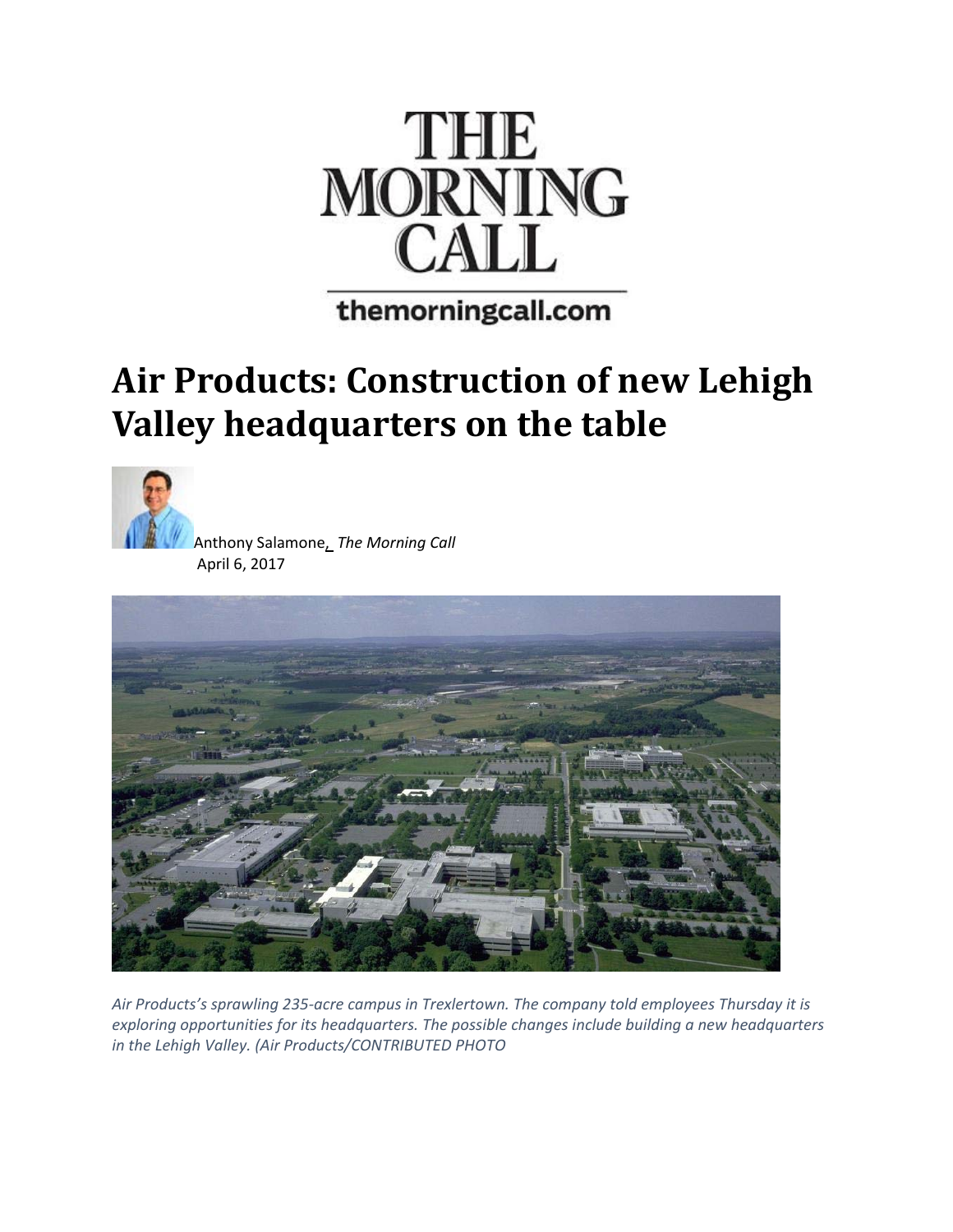TREXLERTOWN — Air Products has told employees it is exploring opportunities for its corporate headquarters, including one scenario that would involve building a new base of operations elsewhere in the Lehigh Valley, within a "reasonable commuting distance" from the current campus.

That is one of four scenarios the industrial gases giant outlined to employees at a meeting Thursday morning, with the other three options involving renovation and modernization of its existing 235‐acre campus in Trexlertown.

No matter what the company ultimately decides, CEO Seifi Ghasemi stressed the company is committed to keeping its headquarters, where approximately 2,000 people work, in the Lehigh Valley, spokesman Art George said. Ghasemi also told workers that he wants a main facility that reflects the "world-class company" that is Air Products, George said.

The company said it expects to make a final decision by the end of the year and for it to be a "multi‐year process."

The company has hired an outside consultant to assess its options, which are:

•Retain its existing Trexlertown campus and perform routine maintenance and necessary upgrades.

•Significantly transform the main administrative buildings, gutting and rebuilding them from the ground floor. Consolidate and rebuild its industrial gases research and development facilities.

•Completely demolish the existing administrative buildings and construct new office space and laboratories.

•Build a new headquarters and lab facility elsewhere "within a reasonable commuting distance from its current campus" at 7201 Hamilton Blvd. The company would then explore a sale of the Trexlertown campus.

George said under the first three scenarios, there may be a reduction in the company's campus footprint. Some campus buildings are vacant, though George could not provide specifics on what percentage is unoccupied. The company said most of its headquarters facilities are more than 30 years old, outdated, and have increasing and costly maintenance requirements.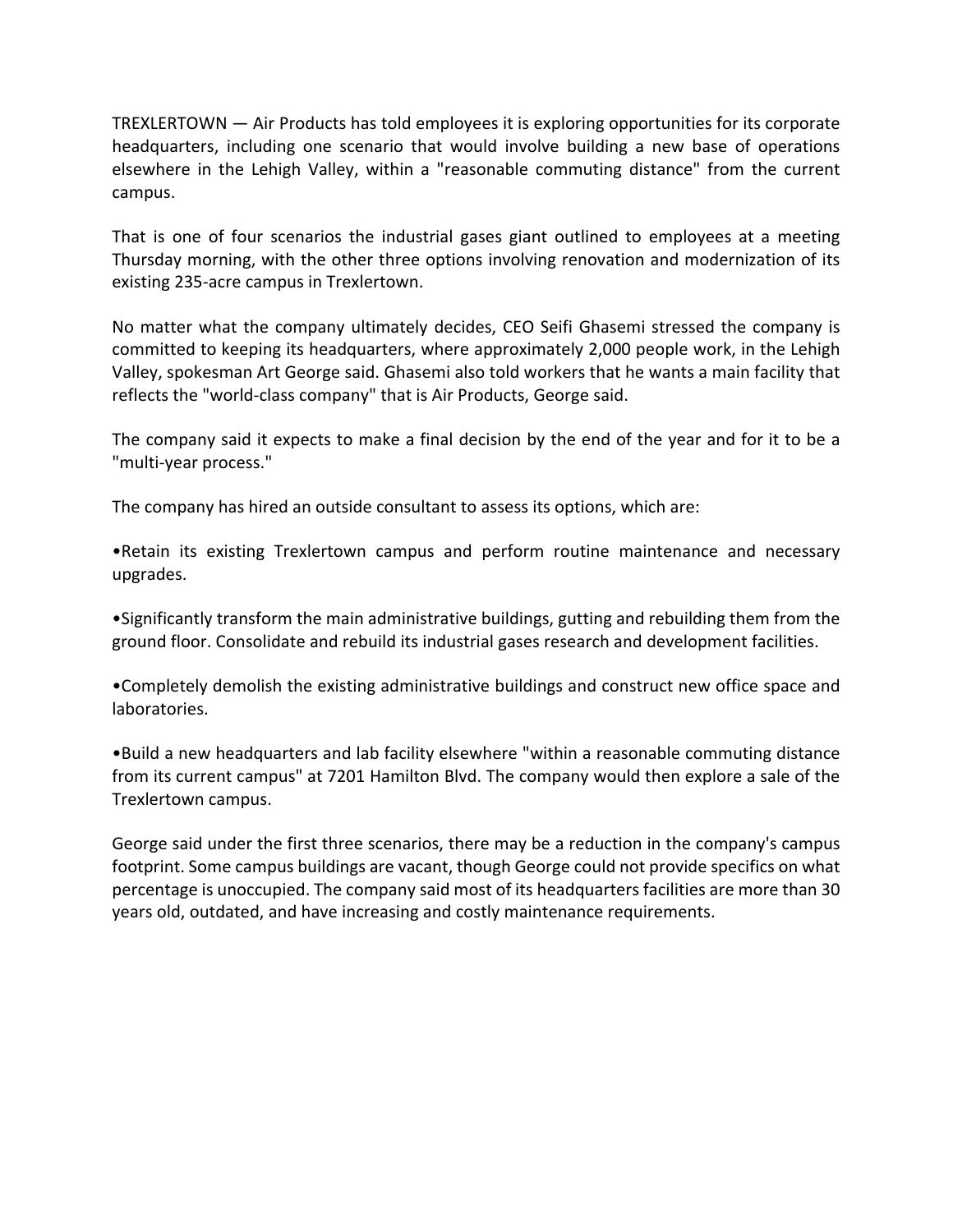

*'We see opportunity for growth here,' John Rolando says about company's future in the Lehigh Valley.*

Air Products' sprawling headquarters, reminiscent of a university campus or a center for research, was first constructed in the mid-1950s, about 15 years after the company was founded in Detroit by the late Leonard Parker Pool.

Through the decades, the headquarters emerged as a simple yet powerful symbol of corporate culture that also came to symbolize something else, namely the move of American business from the city to suburbs, according to the 1990 book "Out of Thin Air," which chronicles Air Products' first half‐century.

As recently as June, Ghasemi publicly stated the company's commitment to the Valley, despite slashing hundreds of local jobs in a corporate‐wide restructuring.

"We're not going anywhere," Ghasemi said, responding to a question about the company during a speech he gave to the Greater Lehigh Valley Chamber of Commerce.

About 2,000 out of Air Products' 3,000 Lehigh Valley employees work at the headquarters, George said. The rest work at other company locationsin Allentown, Bethelehem and elsewhere. The company is one of two Fortune 500 companies based in the Lehigh Valley, and is also one of the region's largest employers. The company employs about 16,000 people worldwide.

Tony Iannelli, the Chamber's president and CEO, said he believes Air Products will keep its word.

"Air Products feels the need to assess its physical plant," Iannelli said. "Like any internationally successful company, they could go anywhere in the world. They have chosen to make that commitment in the Lehigh Valley, and I applaud that."